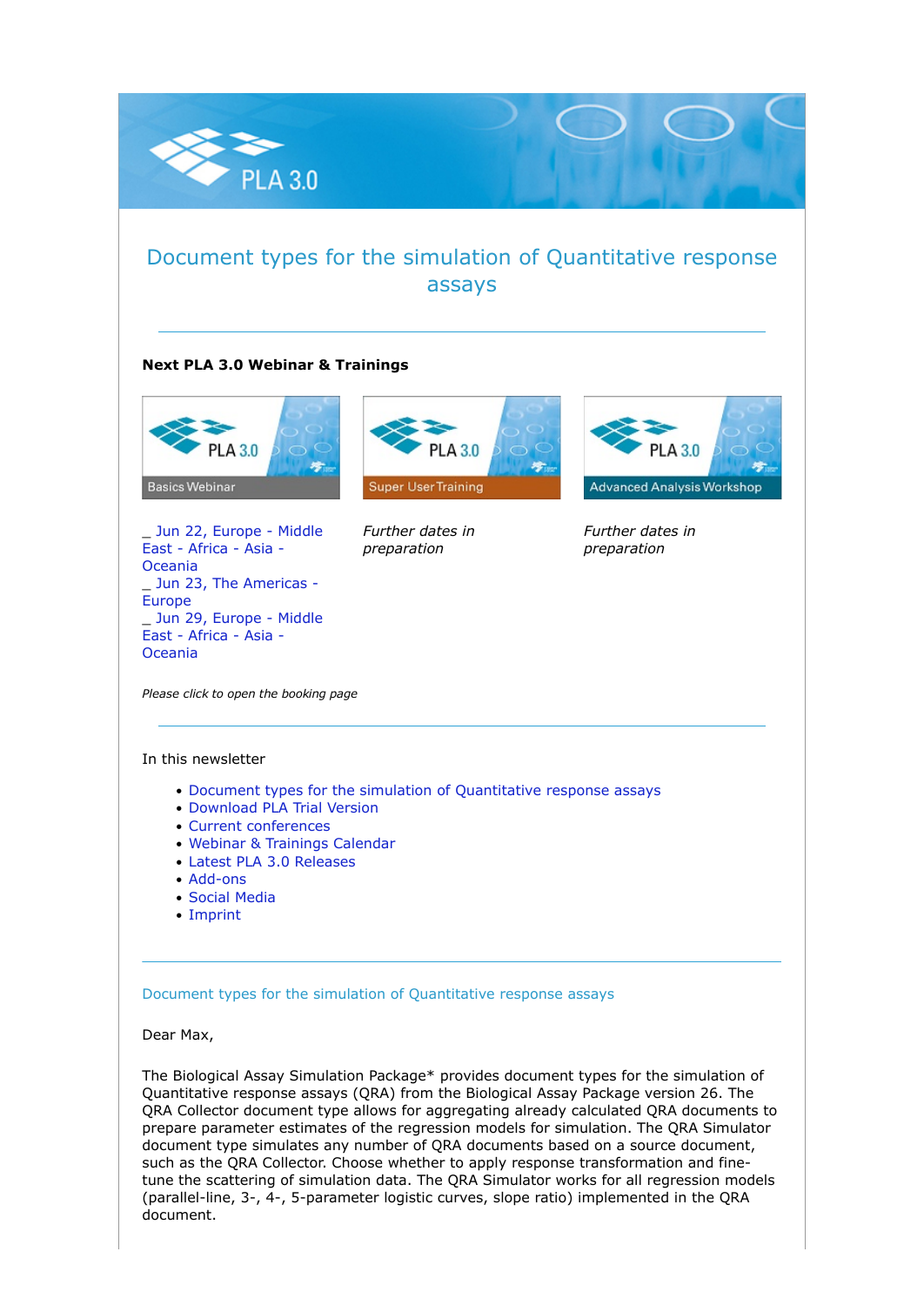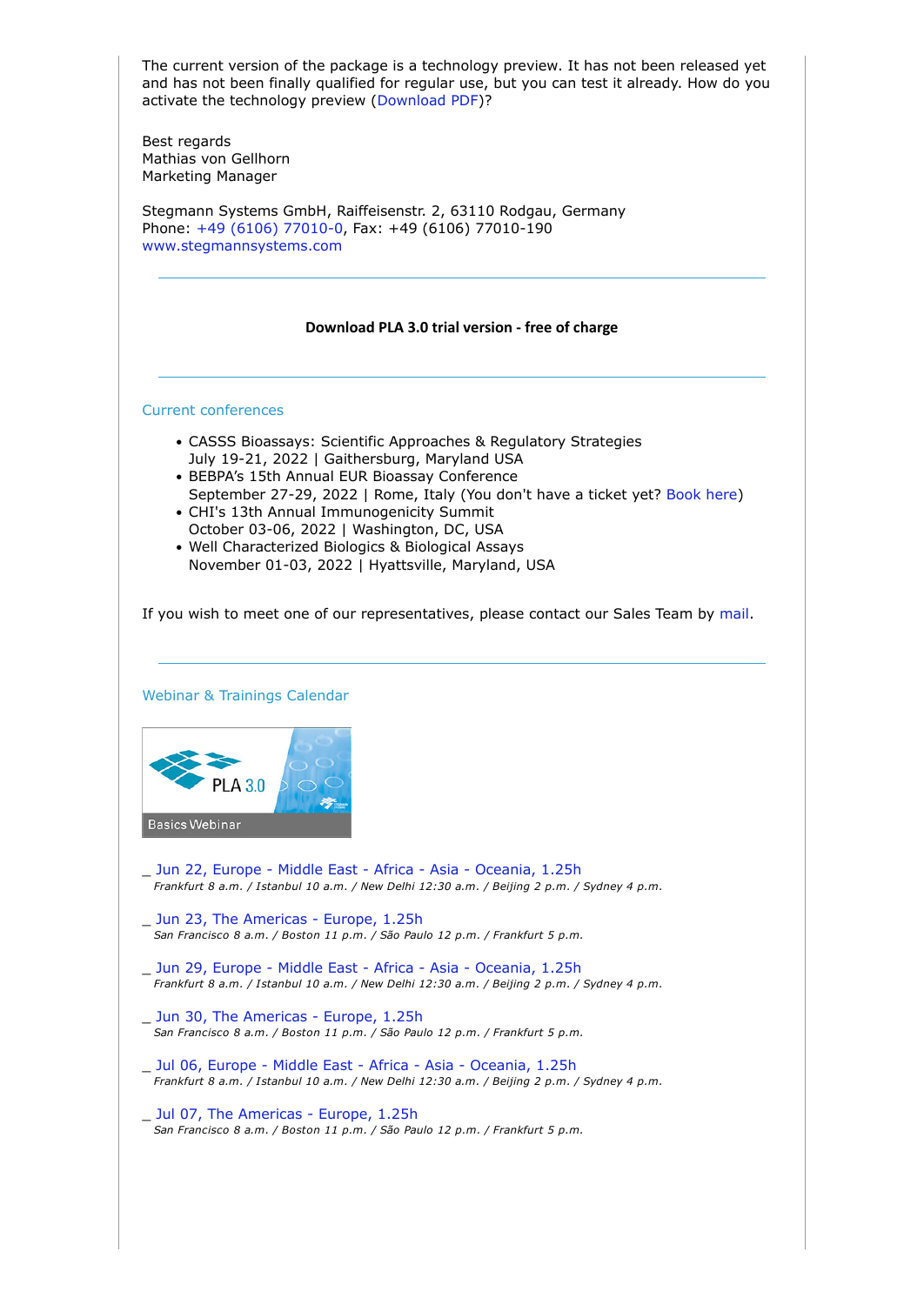

*Further dates in preparation*



*Further dates in preparation*

#### Corporate Training

Are you interested in a corporate in-house training? Please contact us via [mail](mailto:sales@bioassay.de) or visit our [website.](https://nl.stegmannsystems.com/c/104/5452709/0/0/0/362181/6bed97fad0.html)

#### Latest Releases

**Biological Assay Simulation Package 1.0.0 (technology preview)** Released: 2022-06-20

**Microbial Assays for Antibiotics Package 1.0.0 (build 45)** Released: 2022-02-22

**PLA 3.0.6 (build 916)** Released: 2021-11-18

**Control Chart Package 1.0.0 (technology preview)** Released: 2021-08-16

#### Add-ons for PLA 3.0

PLA is an extensible platform. The user has several options to customize this platform and extend its functionality with add-ons. Go to our [website a](https://nl.stegmannsystems.com/c/104/5452709/0/0/0/362177/41096cebcb.html)nd find it under 'PLA 3.0'.

# in.